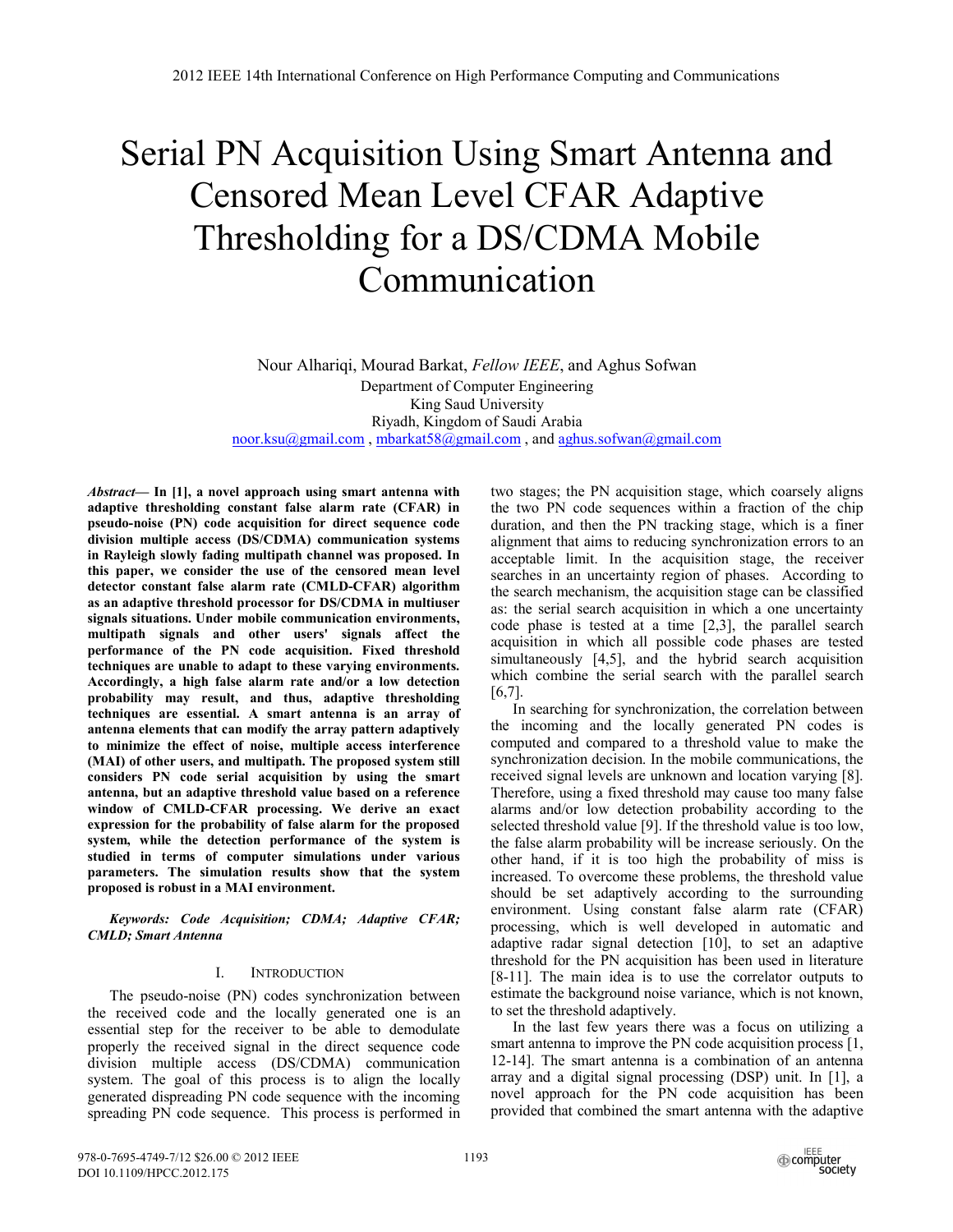thresholding trimmed-mean (TM) CFAR processing. In this paper, we consider the system proposed in [1] where adaptive thresholding CFAR processing is adopted and is based on the censored mean level detector (CMLD) CFAR in a Rayleigh slowly fading multipath communication channels. In mobile communications it is known that the receiver receives multiple copies of the transmitted signal from several paths with different attenuations and time delays, furthermore multiple access interference (MAI) signals are common in DS/CDMA systems. All these interfering signals have serious effects on the PN code acquisition performance. Hence, one way to circumvent those problems is the use of smart antenna since smart antenna has a good ability in combating MAI signals, tracking mobile signals, reducing multipath fading, and improving signal power gain. The main idea is to receive the signals by all elements of the smart antenna that use the least mean square (LMS) adaptive algorithm to adjust its weight vector, then the adaptive threshold value is computed and used to make the synchronization decision. Under the presences of multipath and MAI signals, setting the adaptive threshold based on the cell averaging (CA) CFAR algorithm is not effective [1]. In the CMLD-CFAR, the outputs from the reference cells are rank- ordered according to their magnitude and the highest cells which correspond to multipath replicas and interferences from the other users are censored before to estimate the background noise power level and use it as a threshold value, as will be explained in the next section. The CMLD proved to be robust under an environment with multiple interfering signals [15, 16]. This paper is organized as follows. In Section 2, we describe the proposed acquisition system and derive a closed form expression for the probability of false alarm. The simulated detection performance of the proposed system and discussions are presented in Section 3. The conclusion is given in Section 4.

## II. DESCRIPTION AND ANALYSIS OF THE PROPOSED ACQUISITION SYSTEM

The block diagram of the proposed PN acquisition system is shown in Fig. 1. The system consists of a smart antenna with *M* antenna elements, each antenna element followed by a correlator that correlates the received PN code sequence with the locally generated PN code sequence. The outputs of the *M* correlators serve as inputs to the LMS beamformer to adjust the smart antenna's weight vector. After getting the optimum beamforming weight vector, the spatial correlation outputs from the LMS are fed into the CMLD-CFAR processor, which is a tapped delay line, to set the threshold adaptively in order to make a final decision about whether there is acquisition or not.

In this communication system considered we assume that there are *D* users from simultaneous transmitters. The first user is the initial synchronization user, while the other *D* −1 users may be considered as interferers to the first user.

## *A. The received signal model*

The communication channel model considered consists of *L* tapped delay lines that correspond to the number of

**D** users



Figure 1. Block diagram of the proposed system

resolvable multipath with a Rayleigh distributed amplitude  $\alpha_{il}$  and a phase  $\zeta_{il}$ ,  $i = 1,...,D$  and  $l = 0,...,L-1$ .

Taking into account the effect of channel fading, the received signal consists of the signal from the first user, multiple access interferences from the others, and an AWGN  $n(t)$ . Thus, the received signal at the *mth* antenna element of the array is [17]:

$$
r_m(t) = \sqrt{2P_s} \left\{ \sum_{l=0}^{L-1} \alpha_{1l} c_1(t - \tau_1 - lT_c) \exp\left(j(\phi_{1l} - \pi(m-1)\sin\theta)\right) \right\} + \sqrt{2P_l} \left\{ \sum_{i=2}^{D} \sum_{l=0}^{L-1} \alpha_{il} c_i(t - \tau_i - lT_c) \exp\left(j(\phi_{il} - \pi(m-1)\sin\theta)\right) \right\} + n(t) \quad (1)
$$

where  $c_i$ ,  $i = 1, \dots, D$  is the spreading sequence,  $P_s$  is the received signal power of the first user during initial synchronization,  $P_I$  is the average received power of the interfering signal,  $\tau$ <sub>i</sub> is the relative time delay associated with the asynchronous communication channel model, φ*il* ,  $l=0,...,L-I$ , are the phases in the demodulator of the receiver, which are independent and identically distributed random variables and uniformly distributed on the interval [0,2 $\pi$ ], and  $T_c$  is the chip duration.

## *B. The Correlator*

The received signal is first down-converted into in-phase (*I*) and quadrature phase (*Q*) components. These components are then multiplied by the locally generated PN code  $c(t - jT_c/2)$ ,  $j = 0,1,...,N_c$  (  $N_c$  represent the reference window size), and integrated over dwell time interval  $\tau_D = RT_c$  seconds, where *R* is the correlation length integer, to yield respectively the *I* and  $Q$  branch components  $Y_{ci}$ and  $Y_{si}$ , which are squared to give the correlator output  $Y$ ,  $|Y=|Y_{ci}|^2 + |Y_{si}|^2$ . In case the received signal is aligned with the local PN code ( $H_1$  hypothesis), the output *Y* will result in a high correlation value. Otherwise, it will be a negligible value due to the nonalignment case  $(H_0)$  hypothesis). The probability density function (pdf) of the output *Y* under the aligned hypothesis is given by [18]: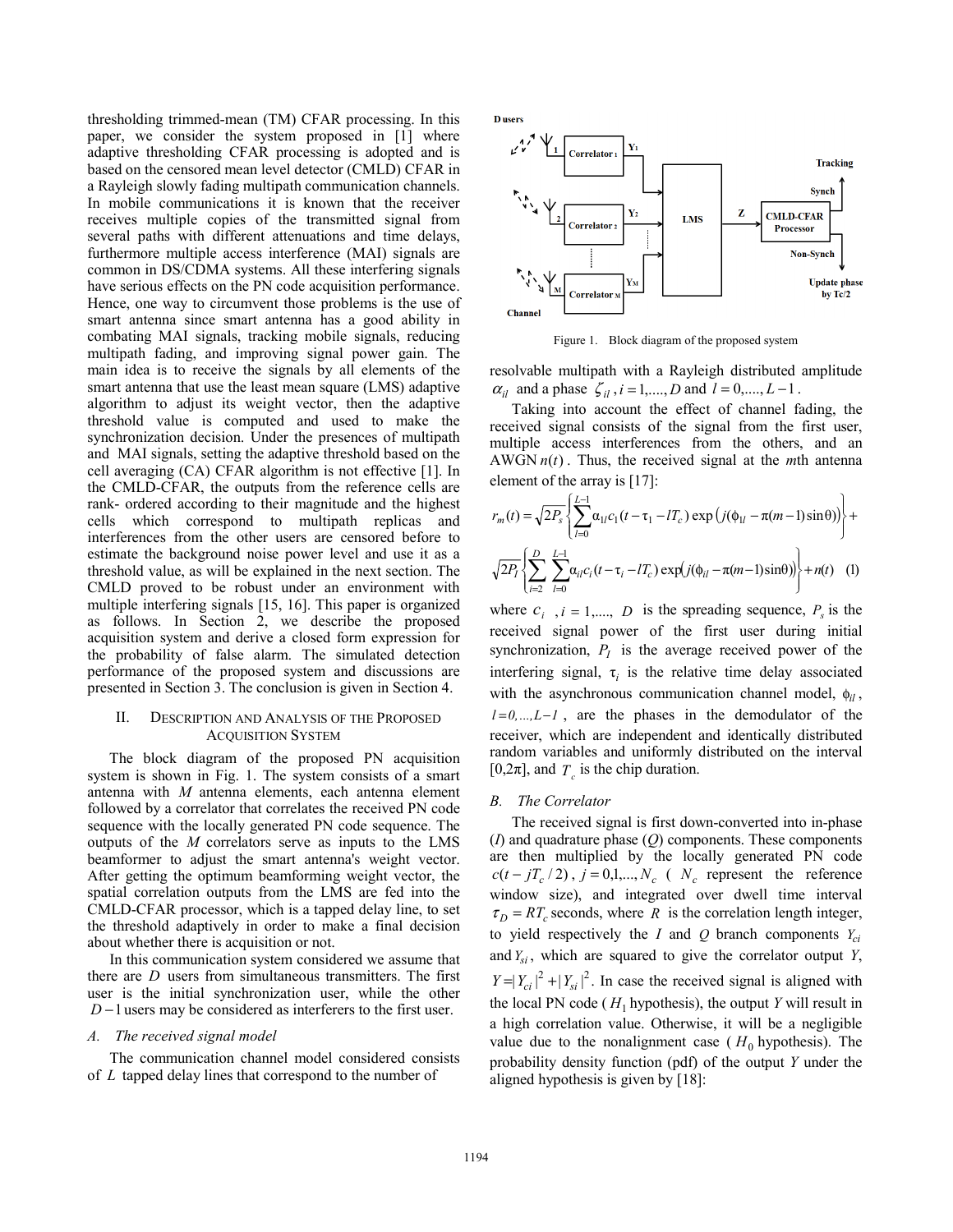$$
f_y(y|H_1) = \frac{1}{2\sigma_0^2(1+\nu)} \exp\left(-\frac{y}{2\sigma_0^2(1+\nu)}\right) , y \ge 0 \quad (2)
$$

where  $v = 9 \sigma_f^2 / (32 / \sigma_0^2)$ .  $\sigma_f^2$  is the Rayleigh fading channel power while the variance  $\sigma_0^2$  is given by [3]:

$$
\sigma_0^2 = \frac{(L-1)\psi}{3R} + \frac{L(D-1)\beta\psi}{3R} + \frac{1}{2RS_c}
$$
 (3)

 $\beta$  represents the average received power of the interfering signal to the signal power of the first user ratio and is defined as  $\beta = P_I / P_S$ , while *S<sub>c</sub>* represents the *SNR* / *chip* and is given by  $S_c = T_c P_s / N_0$ , and  $\psi = 2\sigma_f^2$ . Under the nonaligned hypothesis, the conditional pdf under the null hypothesis  $f_Y(y | H_0)$  is obtained by replacing  $\sigma_0^2(1 + v)$  with  $\sigma_0^2$  in (2).

## *C. Smart Antenna*

As mentioned in the previous section, the receiving antenna array consists of *M* identical elements for signal reception and PN code acquisition. The space *d* between two antenna elements is equal to half the wavelength of the carrier transmitted signal  $\lambda_c$  (*i.e. d* = 0.5 $\lambda_c$ ). In our case, the smart antenna performs adaptive beamforming using the LMS algorithm for directing the main array pattern towards the first user signal and creating nulls in the directions of the interfering signals. We chose the LMS algorithm because of its simplicity, ease of implementation, and relatively good convergence properties. The outputs  $Y_m$ ,  $m = 1, 2, ..., M$ from the *M* branches of the correlator are inputs to the LMS processor as shown in Fig. 1. The LMS algorithm computes iteratively the optimum beamforming weight vector based on the minimum squares error (MSE) criterion between the desired signal value and the LMS processor output. Once the minimum MSE is attained, the weight vector is then used to generate a spatial correlation output  $Z$ . If the output  $Y_m$  of the considered correlator is under the aligned hypothesis, we assume the DOA of the desired signal can be located optimally by the smart antenna. The pdf of the decision variable *Z* corresponding to the aligned hypothesis is then given by  $[12]$ :

$$
f_Z(z|H_1) = \frac{1}{2\sigma_0^2 (M + M^2 v)} \exp\left(-\frac{z}{2\sigma_0^2 (M + M^2 v)}\right) , \quad z \ge 0 \quad (4)
$$

When the output  $Y_m$  of the correlator is under a nonaligned hypothesis consideration, it is assumed that the smart antenna tracks in a different angle than the desired signal. Therefore, the pdf of the non-aligned hypothesis  $f_Z(z|H_0)$  is obtained by replacing  $\sigma_0^2(M + M^2 v) = \sigma_0^2 M$ in (4).

### *D. CMLD-CFAR Processor*

 The outputs of the LMS beamformer are serially fed into a shift register of length  $N_c + 1$  as shown in Fig. 2. The first register, denoted as  $Z_0$ , stores the current output of the LMS beamformer. The following  $N_c$  registers, denoted by  $Z_c$ ,  $c = 1, 2, \dots, N_c$  are called the reference cells. The contents of these reference cells are sorted in ascending order according to their magnitude to form the ordered samples  $Z_{(i)}$ ,  $j = 1, 2, ..., N_c$ . Then *k* cells are censored from the upper end (where *k* is number of the assumed interfering cells =  $(L-1)+(D-1)L$  ), and the remaining ones are combined to get an estimate of the background noise level *U* :

$$
U = \sum_{j=1}^{N_c - k} Z_{(j)}
$$
 (5)

 The adaptive threshold value *U* is scaled by the threshold multiplier *T* to achieve the design false alarm probability. If  $Z_0$  is larger than the threshold  $TU$ , a PN code acquisition is declared, and the tracking loop is triggered. Otherwise, the acquisition scheme shifts the locally generated PN code phase and the search continue until a correct PN code phase is found.

Next, we will derive an expression for the probability of false alarm for the proposed system. The probability of false alarm is the probability that a correlation of a non-alignment tested phase is greater than the threshold value. It is given by:

$$
P_{fa} = E_U\{P(Z_0 > TU | H_0)\} = M_U \left\{\frac{T}{2\sigma_0^2 M}\right\} = M_U \left\{\frac{T}{a}\right\} , a = 2\sigma_0^2 M \quad (6)
$$

where  $M_U$  is the moment generation function (MGF) of the estimate *U* . As in [19], we will define independent random variables  $W_i = (N_c - k - i + 1)Z'_{i}$ ,  $i = 1,..., N_c - k$ where  $Z'_{i} = Z_{(i)} - Z_{(i-1)}$ ,  $Z_{(0)} = 0$ . Then the estimate *U* can be written as:

$$
U = \sum_{i=1}^{N_c - k} W_i \tag{7}
$$



Figure 2. CMLD-CFAR processor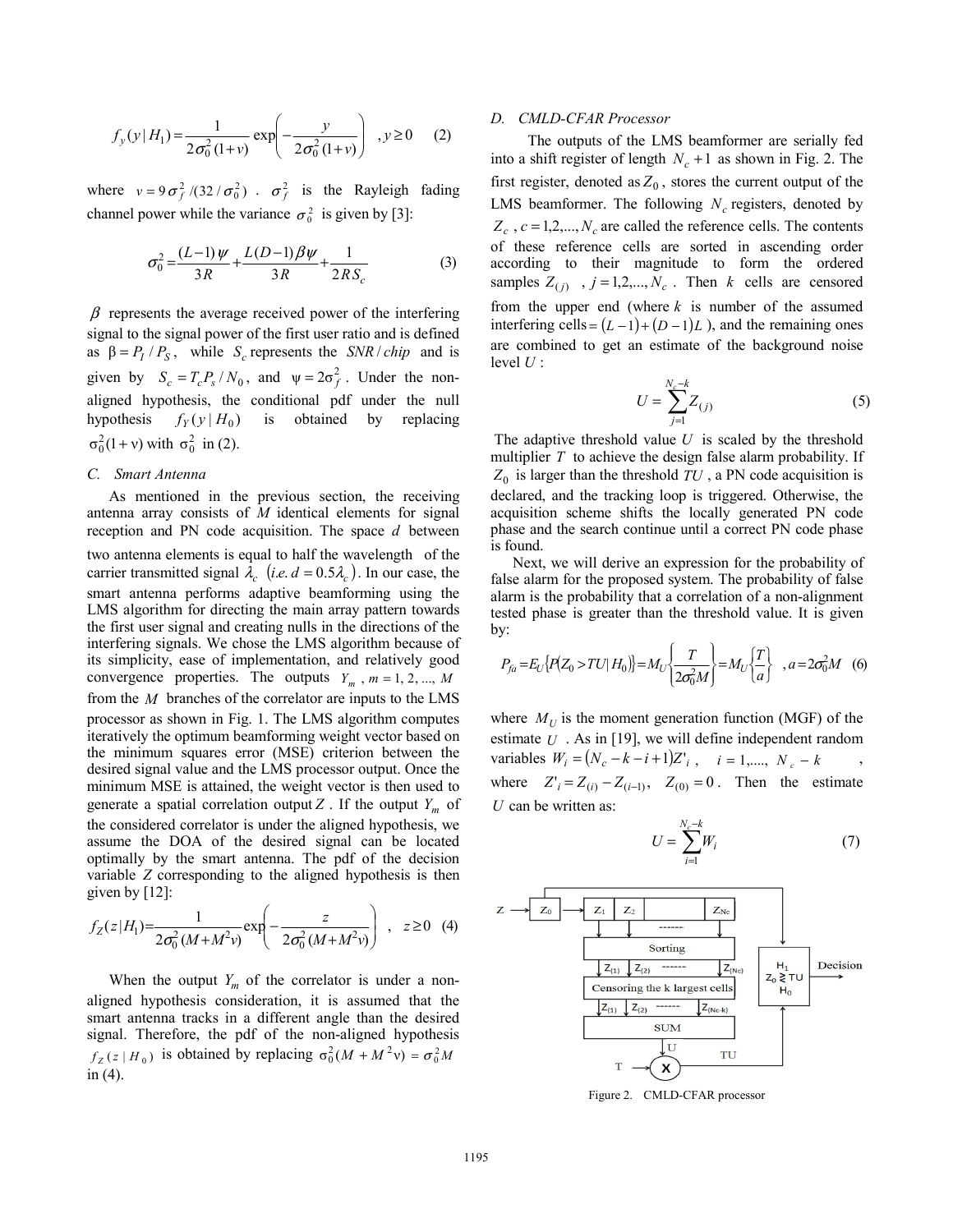The MGF of *U* is simply the product of the individual MGF of the*Wi* 's. Therefore, the probability of false alarm is:

$$
P_{fa} = \prod_{i=1}^{N_c - k} M_{Wi} \left(\frac{T}{a}\right) \tag{8}
$$

where

$$
M_{W1}\left(\frac{T}{a}\right) = \frac{N_c}{\left(N_c - k\right)\left(T + \frac{N_c}{N_c - k}\right)}\tag{9}
$$

and

$$
M_{Wi}\left(\frac{T}{a}\right) = \frac{g_i}{T + g_i} \quad , \quad i = 2, \dots, N_c - k \tag{10}
$$

The  $g_i$ 's,  $i = 2,..., N_c - k$  are given by:

$$
g_i = \frac{N_c - i + 1}{N_c - k - i + 1}
$$
 (11)

### III. RESULTS AND DISCUSSION

In this section, the detection performance of the proposed system is evaluated in terms of the different parameters of the system of communication considered. The performance is studied using MATLAB simulations for a Rayleigh fading channel with the power normalized to one  $(\sigma_f^2 = 1)$ . The design probability of false alarm is  $P_{fa} = 10^{-3}$ , the number of reference cells is  $N_c = 24$ , and the correlation length integer of the dwell time interval is set at value of  $R = 128$ . The threshold multiplier value *T* is readily obtained from the expression of the false alarm probability given in (8). It has been shown in [1] that the performance of the proposed system using CA-CFAR processing to set the adaptive threshold with  $N_c = 24$  is comparable to the performance of the system proposed in [12] by Wang and Kwon . In Fig.3, we show again as in [1] that the detection performance of the system using CA-CFAR processing, where the adaptive threshold is the arithmetic mean of the reference cells, is seriously degraded in the presence of the interferences (multipath and the MAI signals). So the exclusion of or excising the interfering signals from the reference cells before estimating the noise power level of the environment will be an effective solution. This is in essence the CMLD-CFAR processing as explained earlier.

Fig. 3 shows the simulated detection probability  $P_d$  of the system against *SNR* / *chip* under different numbers of censored cells. The number of antenna elements used is  $M = 3$  and the number of interfering signals is *Inter* = 4, while the average received power of the interfering signal to the signal power of the first user ratio is  $\beta = 0.3$ . We observe that as the number of interfering signals censored increases, the detection performance improves as expected. This is due to the fact that the adaptive threshold computed after censoring becomes lower which yields a better detection probability. As we see, that all CMLDs  $(k = 1, 2, 3 \text{ and } 4)$  have much better performance than the  $CA-CFAR$  ( $k = 0$ ).

From Fig. 4, we observe that as the number of antenna elements in also increased, the probability of detection also increases. Three interfering signals are assumed present and censored before the computation of the adaptive threshold. The number of antenna elements is  $M = 1, 2, 3, 4, 5$  and 6. We also note that the detection performance improves significantly and this is due to the nature of smart antenna which has the capability of improving signal power gain, combating MAI signals, and reducing multipath fading. As the number of antenna is more than  $M = 4$ , we observe that we start reaching saturation.



Figure 3. Comparison of *Pd* using CA-CFAR processing with CMLD-CFAR system after censoring;  $P_{fa}$ =10<sup>-3</sup>,  $N_c$ =24,  $M$ =3, *Inter*=4, and  $\beta$ =0.3



Figure 4. Effect of the number of antenna elements *M* on the detection performance;  $P_{fa} = 10^{-3}$ ,  $N_c = 24$ , *Inter*=3, and  $k=3$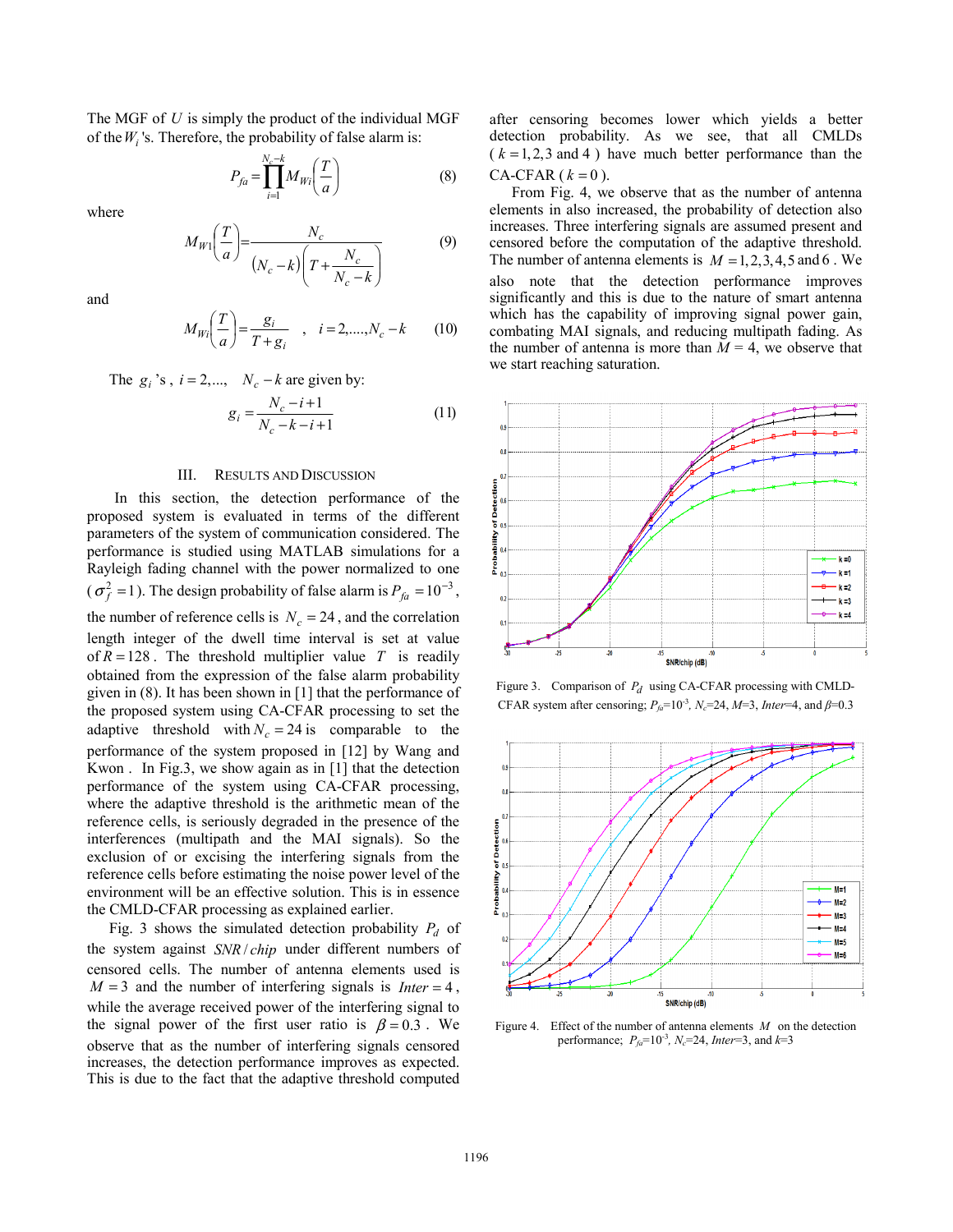Fig.5 shows the detection probabilities  $P_d$  of the system proposed with different number of antenna elements and for different numbers of censored cells. The number of antenna elements in the first system is  $M = 2$ , while in the second system is  $M = 5$ . The number of interfering signals is *Inter* = 3 with  $\beta$  = 0.3. We observe that as the number of antenna elements increases the probability of detection improves as expected. It should be noted though that the detection performance in the presence of two interfering signals when  $M = 5$  and  $k = 1$ , is better than the case with  $M = 2$  and  $k = 3$  case, which is the case with no interfering signals, for all *SNR* / *chip* values. We also observe a capture effect on the detection probability as it cannot reach  $P_d = 1$ without censoring and this for all interfering signals. This emphasizes the robustness of the censoring algorithm which allows the probability of detection to reach asymptotically one as the *SNR* / *chip* increases.

In Fig. 6, we plot the probability of detection  $P_d$  against the *SNR* / *chip* for different number of reference cells  $N_c = 16, 24,$  and 32 with different number of antenna elements  $M = 3$  and 5. Three interfering signals are assumed to be present and censored before the computation of the adaptive threshold. As expected, increasing the window size  $N_c$  increases the detection probability as it gives estimate of the noise power in the cell under test. On the other hand, we observe that in the probability of detection for the same number of reference cells is substantial increased when the number of antenna elements is increased from 3 to 5. This indicates that the effect of the number smart antennas elements on the received signal power is much more pronounced on the probability of detection than the number of cells used in estimating the noise power. It also justifies the idea of combining both adaptive thresholding based on order statistics and censoring of interfering signals, and smart antenna.



Figure 5. Comparison of  $P_d$  between two systems differ in the number of antenna elements  $M$ ;  $P_{fa}$ =10<sup>-3</sup>,  $N_c$ =24, and *Inter*=3



Figure 6. Effect of the number of refernce cells  $N_c$  on the detection performance;  $P_{fa} = 10^{-3}$ ,  $M = 3$  and 5, Inter=3, and  $k=3$ 

#### IV. CONCLUSION

In this paper, we considered the problem of PN acquisition using smart antenna and adaptive threshold in DS/CDMA communications. An adaptive serial search acquisition system that employs all elements of the smart antennas and the CMLD-CFAR processing in a Rayleigh slowly fading multipath communication channels was proposed. An exact expression for the probability of false alarm for the proposed communication system was derived while the detection performance of the system was studied using MATLAB computer simulation. We observe that the system using the CMLD-CFAR based on rank ordering the reference cells and censoring the interferences samples was really robust in presence of MAI. Further analysis of such system will be considered in order to determine the mean acquisition time under different parameters, and hopefully obtain a closed form expression for the probability of detection

#### **REFERENCES**

- [1] A. Sofwan and M. Barkat, "PN Code Acquisition Using Smart Antennas and Adaptive Thresholding Trimmed-Mean CFAR Processing for CDMA Communication", *Spring World Congress on Engineering and Technology*, SCET2012, China, May 2012, *Accepted*.
- [2] A. Polydoros and C. L. Weber, '"A Unified Approach to Serial Search Spread-Spectrum Code Acquisition--Part I: General Theory", *IEEE Transactions on Communications*, vol. COM-32, no. 5, pp. 542-549, May 1984.
- [3] L. L. Yang and L. Hanzo, "Serial Acquisition of DS-CDMA Signals in Multipath Fading Mobile Channels", *IEEE Transactions on Vehicular Technology*, vol. 50, no. 2, pp. 617-628, March 2001.
- [4] E. A. Sourour and S.C. Gupta, "Direct-Sequence Spread-Spectrum Parallel Acquisition in a Fading Mobile Channel", *IEEE Transactions on Communications*, vol. 38 , no. 7. pp. 992-998, July 1990.
- [5] R. R. Rick and L. B. Milstein, "Parallel Acquisition in Mobile DS-CDMA Systems", *IEEE Transactions on Communications*, vol. 45, pp. 1466–1476, November 1997.